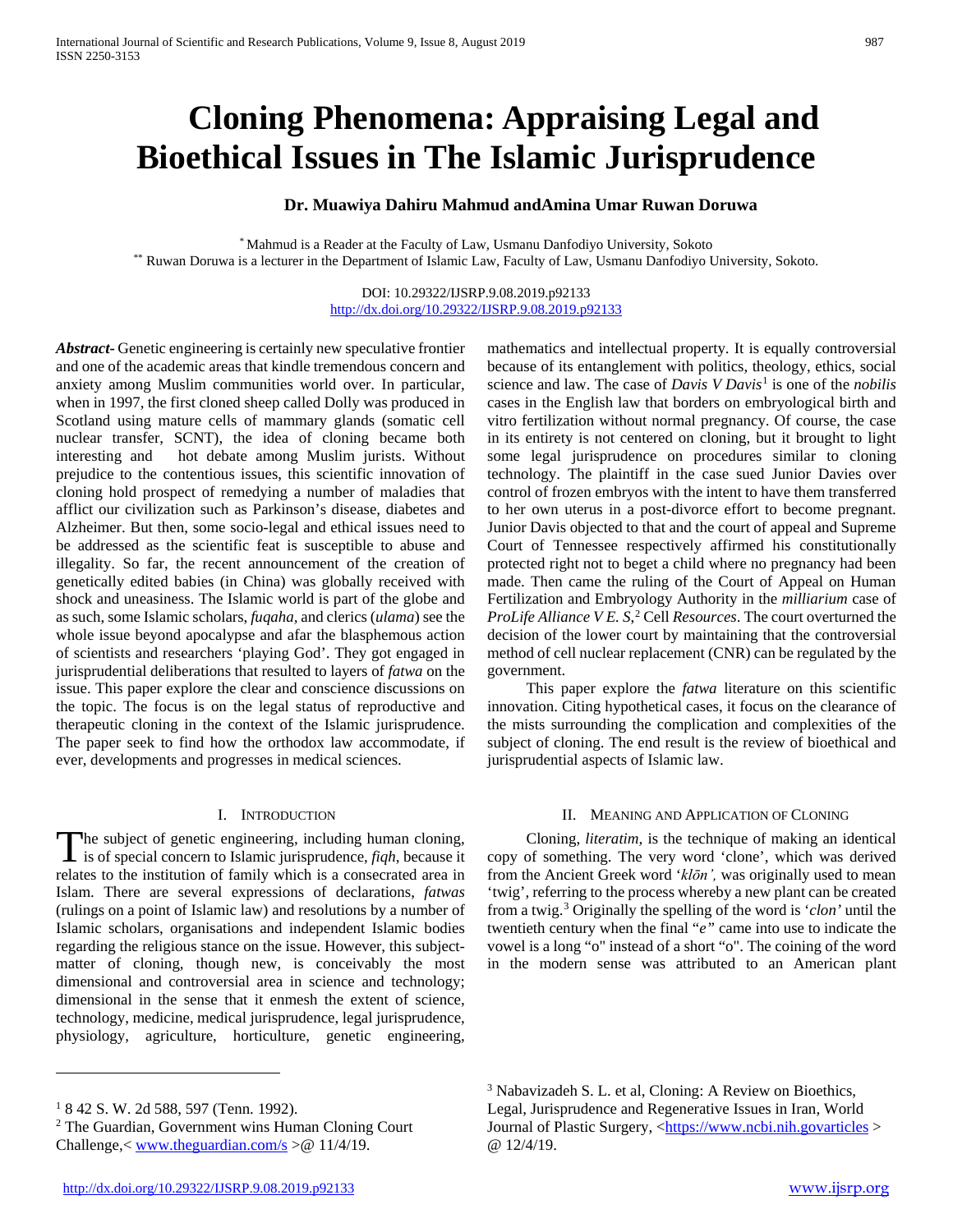physiologist, Herbert John Webber.[4](#page-1-0) Scientifically, it refers to asexual replication of organism, a kind of the process of creating an exact copy of a biological unit.<sup>[5](#page-1-1)</sup> In biology, it is the process of producing similar populations of genetically identical individuals that occurs in nature when organisms such as bacteria, insects or plants reproduce asexually.[6](#page-1-2) The word 'clone' itself denotes to any cell or individual which is identical to another. Thus a copy could be made of someone's DNA and genetic makeup because every single bit of DNA could be identical.

 Cloning can happen naturally, as in the case of identical twins. In this case the individuals had developed from one fertilized egg. Again, honey bees propagate by cloning as the queen bee mates once during her life and the eggs propagate in the queen up to thousands of eggs that are further hatched into bees. Another instance is the asexual reproduction of bacteria, plants, fungi and algae. A water hyacinth is capable of multiplying itself into manifold copies. In fact, many trees, shrubs and vines form clonal colonies naturally. The cloning can also be artificial as in the case of Cellular Cloning which involved manipulation procedures that sees a cell being cultured to produce single-celled organisms with the exact genetic content of the original cell. Dolly,<sup>[7](#page-1-3)</sup> the sheep is an example of artificially cloned mammal. Several clones had been produced in the lab before Dolly, including fogs, mice and cows, which had all been cloned from the DNA from embryos.<sup>[8](#page-1-4)</sup> Cloning in this case involve replacement of the egg nucleus of an organism with the donor's nucleus. This nucleus contains unique genes of the donor. The procedure involves removing the nucleus of a somatic cell and inserting it

Controversial, ScienceStruck, [<https://sciencestruck.com/ethical](https://sciencestruck.com/ethical-issues-of-cloning)[issues-of-cloning>](https://sciencestruck.com/ethical-issues-of-cloning) @ 11/3/19.

<span id="page-1-6"></span><sup>10</sup> Cloning Fact Sheet, National Human Genome Research Institute < [https://www.genome.gov/about-genomics/fact](https://www.genome.gov/about-genomics/fact-sheets/Cloning-Fact-Sheet)[sheets/Cloning-Fact-Sheet>](https://www.genome.gov/about-genomics/fact-sheets/Cloning-Fact-Sheet) @ 11/3/19

into an enucleated or unfertilized egg cell. Unlike natural reproduction, wherein the egg contains a combination of genetic material, this egg which grows into an embryo contains only the donor's gene.<sup>[9](#page-1-5)</sup>

 There are three types of artificial cloning, namely, gene cloning, reproductive cloning and therapeutic cloning.[10](#page-1-6) Generally, gene cloning (otherwise called DNA<sup>[11](#page-1-0)</sup> cloning) is used to produce copies of genes or segments of DNA,[12](#page-1-7) reproductive cloning produces copies of whole animals,<sup>[13](#page-1-8)</sup> whilst therapeutic cloning produces embryonic stem cells for experiments aimed at creating tissues to replace injured or diseased tissues.[14](#page-1-9)

# III. POTENTIAL USES AND BENEFITS

 Cloning technology has the potential of revolutionizing the field of medicine by providing novel treatments for the maladies

<sup>11</sup> DNA is short of deoxyribonucleic acid. It is the hereditary material in humans and almost all other organisms, mostly located in the cell nucleus.

<sup>12</sup> The procedure consists of inserting a gene from one organism, often referred to as "foreign DNA," into the genetic material of a carrier called a vector. Examples of vectors include bacteria, yeast cells, viruses or plasmids, which are small DNA circles carried by bacteria. After the gene is inserted, the vector is placed in laboratory conditions that prompt it to multiply, resulting in the gene being copied many times over.

<sup>13</sup>This technique involve the researchers removing a mature somatic cell such as a skin cell, from an animal that they wish to copy. They then transfer the DNA of the donor animal's somatic cell into an egg cell, or oocyte that has had its own DNAcontaining nucleus removed. Researchers then add the DNA from the somatic cell to the empty egg in two different ways. In the first method, they remove the DNA-containing nucleus of the somatic cell with a needle and inject it into the empty egg. In the second approach, they use an electrical current to fuse the entire somatic cell with the empty egg.

<sup>14</sup> Therapeutic cloning is achieved by creating embryonic stemcells in the hopes of treating diseases such as diabetes and Alzheimer's. The process begins by removing the nucleus (containing the DNA) from an egg cell and inserting a nucleus from the adult cell to be cloned.

<span id="page-1-7"></span><span id="page-1-0"></span> <sup>4</sup> Webber (December 27, 1865-january 18, 1946) was a professor emeritus of sub-tropical horticulture and the author of several publications on horticulture. He was the first director of the University of California Citrus Experiment Station. He was also the third curator of the University of California Citrus Variety Collection

<span id="page-1-1"></span><sup>5</sup> (Biology Online Dictionary < dictionary [https://www.biology](https://www.biology-online.org/dictionary/cloning)[online.org/dictionary/cloning\)](https://www.biology-online.org/dictionary/cloning)> @ 12/4/19.  $^6$ ibid

<span id="page-1-8"></span><span id="page-1-3"></span><span id="page-1-2"></span><sup>7</sup> Dolly is the first mammal to be cloned from an adult cell. To produce her, scientists used an udder cell from a six year old Finn Dorset white sheep. They injected the cells into an unfertilized egg cell of a Scottish ewe which had had its nucleus removed, and made the cells fuse by using electrical pulse. Dolly was so named 'Dolly' after a famous countryside singer Dolly Parton because the cells cloned to make her were from a mammary gland cell, and Parton is known for her ample cleavage.

<span id="page-1-4"></span><sup>8</sup> In the late 2000, scientists cloned 8 species of mammals. In 2003, the first cloned mule was produced by the American scientist. In 2005, the first cloning of a dog called Snoopy was carried out.

<span id="page-1-9"></span><span id="page-1-5"></span><sup>&</sup>lt;sup>9</sup> The Legal and Ethical Issues of Cloning that makes it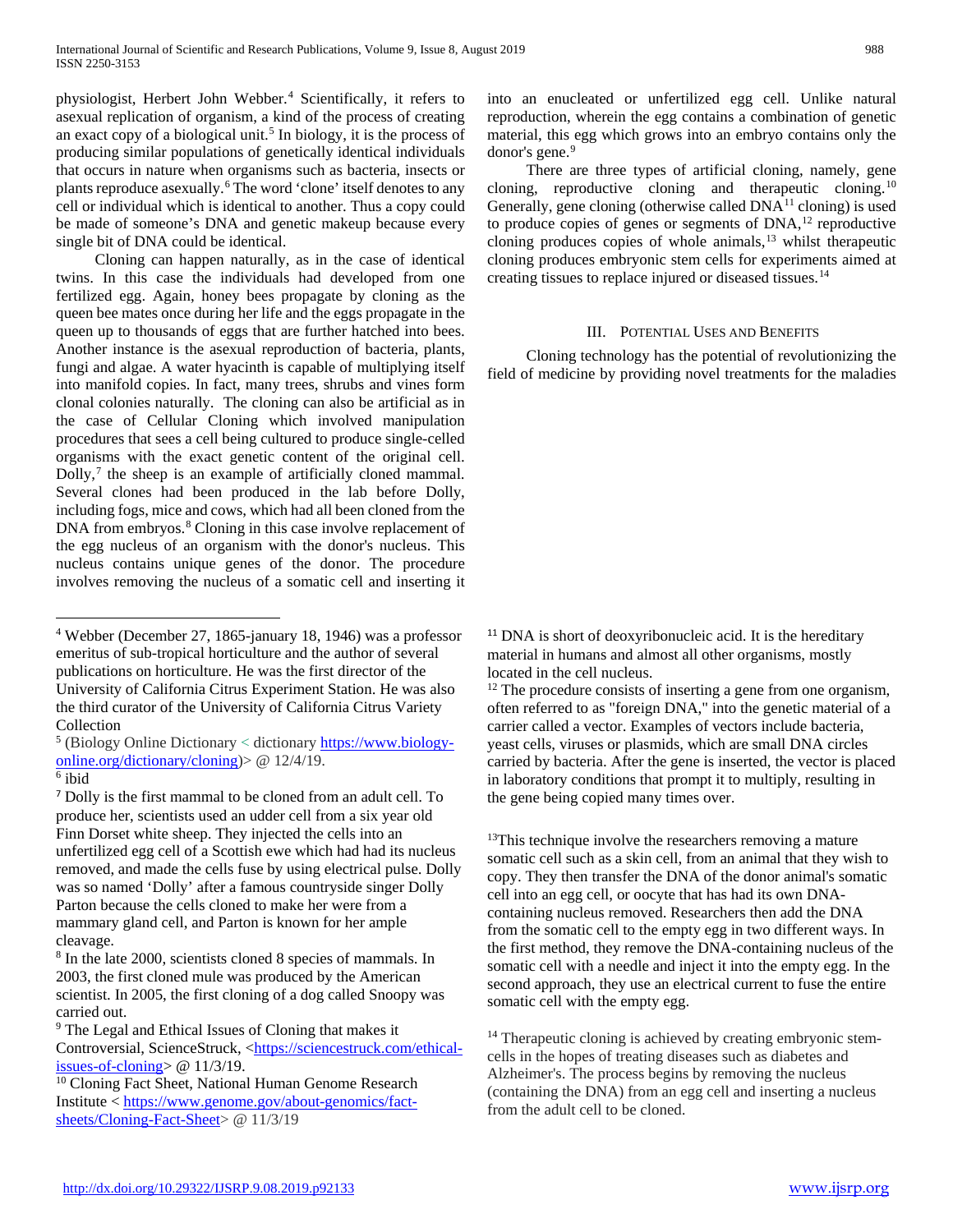of Alzheimer's,[15](#page-2-0) Parkinson's,[16](#page-2-1) Huntington's,[17](#page-2-2) Multiple Sclerosis,<sup>[18](#page-2-3)</sup> diabetes,<sup>[19](#page-2-4)</sup> heart diseases,<sup>[20](#page-2-5)</sup> infertility, Myocardial Infarction,<sup>[21](#page-2-6)</sup> series of genetic abnormalities and hereditary ailments.<sup>[22](#page-2-7)</sup> Equally, the feat could be used to propagate genes for the creation of human parts. For example it can be used to reproduce the ambulated limbs and replicating them to culture and replace the destroyed organs such as liver and heart. Such cloned limbs may have full genetic adaptation with the recipient individual who is the donor of the stem cells. This kind of cell or organ transplantation is within the area of regenerative medicine which is helpful even in the case of bone marrow transplantation. Regenerative medicine also allow autologous transplantation of stem cells, and it help in reducing the risk of organ transplant rejection by the recipient. For instance, in liver diseases, a new liver may be grown using the same genetic material and it then get transplanted after the removal of the damaged one. In the area of agriculture, the technology is expedient in replicating and propagating plants and animals.

## IV. CONTEMPORARY LEGAL FRAMEWORK

 In the conventional English legal system, there is little presence of legislation in the area of cloning. In fact since the creation of Dolly the sheep there is no Common Law legal framework regarding the regulatory issues and patentability of human cloning. Within the US, the federal laws circumvent the matter and merely focus on research funding. That, perhaps is the reason why in the case of *Missourians Against Human Cloning V*  Carnahan<sup>23</sup> the Missouri Stem Cell Research and Cares Institute took the government to court over proposal to amend the Missouri Constitution so that they may legally be allowed to undertake cloning research.

 he general position of the law in the US regarding cloning, in the meantime, is therefore prohibition. Most of the countries worldwide also places ban on it. The only legal area that touches much of cloning is patent law. Indeed there are patents for some biological processes such as stem-cell lines,  $^{24}$  $^{24}$  $^{24}$  but none is available for human cloning. Even Dolly the sheep which enjoyed publicity

 $\overline{a}$ 

<span id="page-2-2"></span><sup>17</sup> Huntington's disease is an inherited condition in which nerve cells in the brain break down over time.

<span id="page-2-9"></span><span id="page-2-8"></span><span id="page-2-3"></span><sup>18</sup> This is a disease in which the immune system eats away at the protective covering of nerves.

as the first mammal cloned from an adult cell was denied being patented by the US Court of Appeal for the Federal Circuit.<sup>[25](#page-2-10)</sup> In Europe, despite the existence of the law that established Human Fertilisation and Embryology Authority (which however was drawn up when the technique of cloning that led to the creation of Dolly was not much in use), the Directive on the Legal Protection of Biotechnological Inventions does not allow the patent of human body. Article 5 of the Directive clearly states that the human body and the simple discovery of one of its elements, including the sequence or partial sequence of a gene, will not be subject to a patent. Article 6 further consider human cloning to be an unpatentable invention.

 At global level, there is a non-binding 'United Nations Declaration on Human Cloning', passed by UNESCO in March 2005, which states: "Practices which are contrary to human dignity, such as reproductive cloning of human beings, shall not be permitted." Prior to that, there is the International Declaration on Human Genetic Data of 2003 and the International Declaration on the Human Genome and Human Right. The articles of these two declarations prioritized preservation of human dignity in scientific researches. There is also the European Convention on Human Rights and Biomedicine (Strasburg) which proposed concerns with this scientific phenomenon and the experimentation on human. The UN, therefore, had not yet taken a firm stand on the issue, except that in the deliberation of 2003, member states have attempted voting for total ban on reproductive cloning. At the moment, the legal framework of cloning could be said to be characterized by medical ethics and professional rules of practice all of which are short of legal rules.

#### V. FRAMEWORK OF ISLAMIC REGULATION

 The juridical status of cloning had been subject of various theological *fatwas* which in turn are extrapolated from the sources of Islamic law, namely, Qur'an (revelation, word of Allah), Hadith/Sunna (authenticated traditions on the sayings or actions of the prophet Muhammad, SAW, serving as guidance to humanity), *ijma* (consensus of opinion by the *ulama*), *qiyas* (analogical

<sup>20</sup> Human tissue cloning has the prospect of treating heart diseases**.**

 $22$  Cloning techniques could be combined with genetic engineering to cure hereditary disease. For example, couples who did not want to pass on a genetic disease could first produce an embryo through in vitro fertilisation. The embryo would then be screened for the genetic abnormality.

<span id="page-2-6"></span><span id="page-2-5"></span><span id="page-2-0"></span><sup>&</sup>lt;sup>15</sup> Alzheimer's disease is associated with genetic factors which could be cured through embryonic stem cell cloning. Former American president, Ronald Reagan was said to have suffered the disease and that prompted the former first Lady Nancy Reagan to urge the then US president Bush to reconsider his policies banning the therapeutic cloning and embryonic stem-cell research.

<span id="page-2-7"></span><span id="page-2-1"></span><sup>&</sup>lt;sup>16</sup> Researchers had successfully used cloned cells from mice to treat a mouse model of Parkinson's disease in related animals.

<span id="page-2-10"></span><span id="page-2-4"></span><sup>&</sup>lt;sup>19</sup> Human cloning has been used to create stem cells which could cure diabetes by triggering insulin production.

For the first time, scientists have successfully replaced the damaged DNA of a type 1 diabetes sufferer with the healthy genetic material of an infant donor.

<sup>21</sup> This is a blockage of blood flow to the heart muscle.

<sup>23</sup> WD 66495, WD 66496.

<sup>&</sup>lt;sup>24</sup> See US Patent 8647872.

<sup>&</sup>lt;sup>25</sup> The court ruled that "Dolly's genetic identity to her donor parent renders her patentable."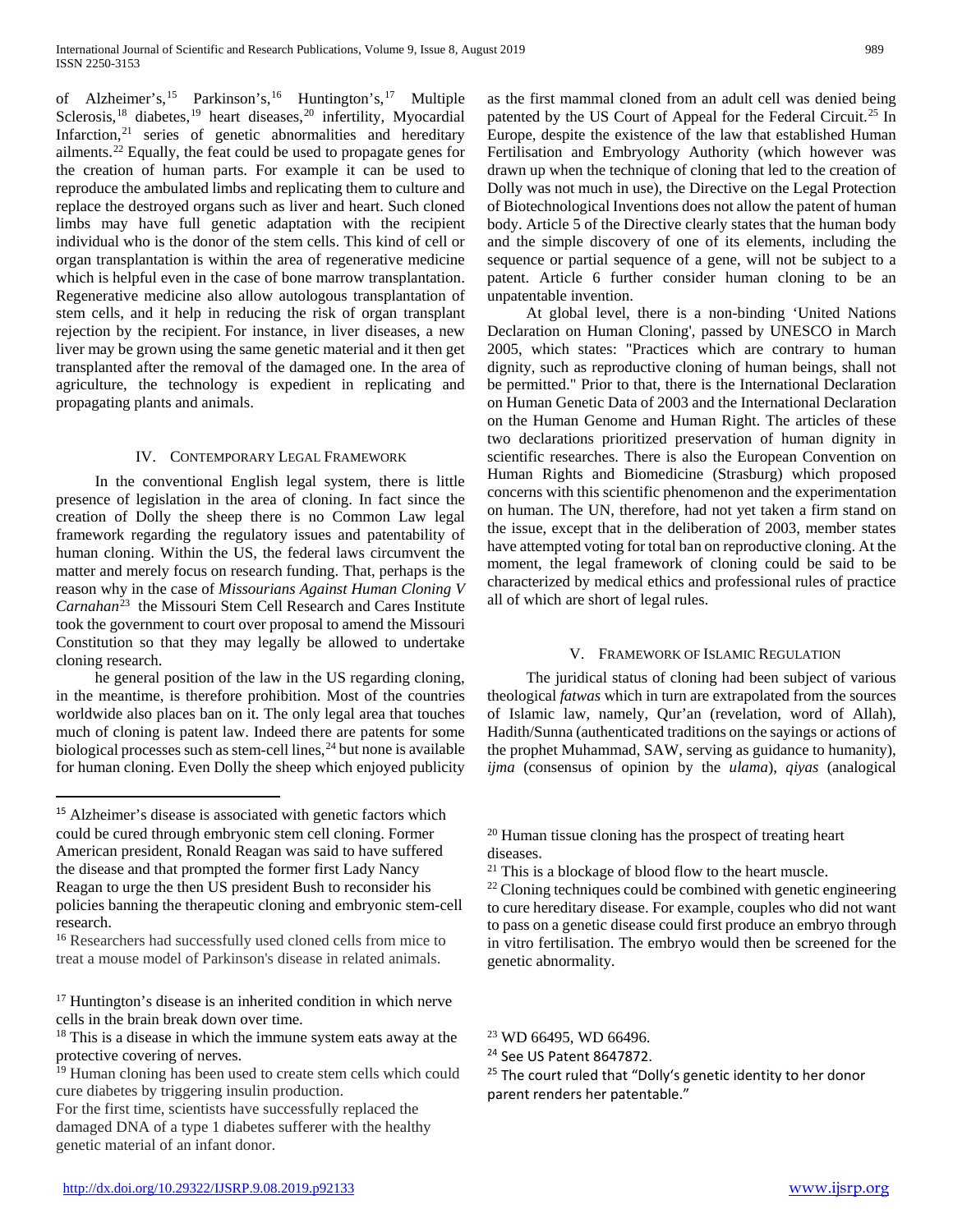reasoning), *istihsan* (juristic preference), and *maslaha* (public interest). Islamic legal theory (*usul*) dictate that these sources are the vetting parameters in declaring whether or not an action is permissible, prohibited, obligatory, commendable, discourage or detested.

 All the jurists are unanimous in permitting cloning that happen in nature. Numerous vegetables and fruits are genetically designed by Mother Nature to clone by themselves. In addition, for years farmers were known to traditionally clone fruit trees, by cutting a cleft in one tree and inserting a branch from another. This and similar practices are held to be permissible in Islam. A hadith was reported by Musa bn Talha who reported from his father that Allah's messenger happened to pass by the people who had been busy in grafting the trees. Thereupon the prophet said 'if you were not to do it, it might be good for you.' So the people abandoned the practice that season and there was a decline in their yield. Afterwards the Prophet happened to pass by them again and, noticing the decline in the yield, he asked 'what has gone wrong with your trees?' They said 'you said so and so.' Thereupon he said 'if there is any use for it, then do it, for it is just a personal opinion of mine, and do not go after my personal opinion. But when I say to you anything on behalf of Allah, then do it, for I do not attribute lie to Allah.' (Emphasis supplied).

 But then again, jurists have different verdict when it comes to human cloning, predicating their decisions on numerous reasons that include the question of quality of life of the clone individual. In Islamic philosophy, human beings are made up of matter and spirit. The soul, *ruh*, of individual gets inserted into him during fetal development. There is therefore 'one' soul for every fetus. As a result, a cloned individual will only be having the biological elements of human being. He will be devoid of the soul, *ruh,* which is of spiritual importance.

 Yet, considerable number of jurists made a stand of prohibiting cloning on the basis of it being a means of weakening religious beliefs, changing God's creation, violating human dignity, disturbing family life, and bringing heritage and lineage regulations into disarray. Therefore, they hold cloning even for partners living together to be illegitimate. A Saudi Arabian *Salaf* scholar Muhammad ibn Saleh al-Othimin<sup>[26](#page-3-0)</sup> was so stern in holding to the prohibition of cloning that he advocate for Islamic penalties to be executed in relation to those who involved themselves in such

scientific procedures. Those that hold unanimity on this

 $\overline{a}$ 

ruling of prohibition are institutions that include *Rabiatu al-'Alam al-Islami* (based in Mecca, Saudi Arabia), Muslim World League, Islamic Jurisprudence Council of the Organisation of Islamic Countries, Islamic Medical Association of North America, Islamic Organisation of Medical Sciences, the *Majma'al-Bohus al-Islamiyya* (Conference of Islamic Discussions of the Al-Azhar University in Egypt),<sup>[27](#page-3-1)</sup> Academy of Research of Al-Azhar, Islamic Research Council, *Majma Fiqh al*-*Islam* (Islamic *Fiqh* Academy), *Jamaah Kibar al-Ulama* (Grand Assembly of Scholars in Egypt), European Council for *Fatwa* and Research and Council of Islamic *Fiqh.[28](#page-3-2)* Furthermore, a seminar held in Morocco in 1997 ended with several recommendations, one of which is calling for the "prohibition of human cloning by the transfer of stem cell of body to the nucleus-free ovule."[29](#page-3-3) The health Ministers of the Gulf Cooperation Council, while ascribing to this view, have even called cloning as the biggest crime that is irreconcilable with medical ethics.[30](#page-3-0)

 A class of jurists placed prohibition on cloning because it is liken to abortion since it is hinged on the procedure of destroying human embryos and fetus to obtain and culture stem-cells. Yet other jurists analogized it to ethnic cleansing, which also is prohibited in Islam. The *ratio* used here is that, human cloning may involve scenario whereby a woman somatic cell's nucleus gets inserted into another woman's de-nucleated egg resulting into predominance of a certain genotype thereby reducing the percentage of another.

 Some Islamic scholars, that include Muhammad Rafat Uthman, of the Sharia department of Al-Azhar University, moreover hold the view that cloning is subsumed under Lesbian and gay interactive activities, as such it is palpably prohibited. Reproductive cloning, in particular, has the prospect of helping LBGD community<sup>[31](#page-3-4)</sup> to have genetically related children without the use of donor eggs or sperm, as the case may be (though sometimes a surrogate would have to carry the clone).

 Another structured analogy places cloning on the same level with adultery because it may embroil two marital-unrelated persons of opposite sexes copulating. The scenario may be that of a man's somatic cell's nucleus being inserted into denucleauted egg of a woman not wedded to him. On this basis, human cloning was prohibited.

 Notwithstanding the preceding juristic arguments, the grand Imam of al-Azhar and former president of al-Azhar University,

**<sup>30</sup>** Health Ministers of Persian Gulf Cooperation Council countries: Human Cloning is a Crime, available at www.emi.ae

<sup>30</sup> Abdolrahman Abdollah Avazi [1997] *Islamic Approach on Some Contemporary Medical Problems Symposium, volume 2 Cloning, Dar al Beiza*, 512,

**<sup>30</sup>** Health Ministers of Persian Gulf Cooperation Council countries: Human Cloning is a Crime, available at www.emi.ae

<sup>31</sup> LGBT is an initialism that stands for lesbian, gay, bisexual and transgender people.

<span id="page-3-0"></span> $26$  Al-Othimin (9<sup>th</sup> march 1925-10<sup>th</sup> January 2001) is described as 'a giant within conservative *salaf* Islam.

<span id="page-3-1"></span> $27$  Damad, S. M., Human Cloning from the Viewpoint of Islamic *Fiqh* and Ethics, Asian Bioethics Review, NUS Press Pte Ltd, Vol. 3, Issue 4, December 2011 pp. 342-350

<span id="page-3-2"></span><sup>&</sup>lt;sup>28</sup> Taleb R., A Critique of Islamic Argument on Human Cloning, <**[https://www.scribd.com/document/248894182/A-](https://www.scribd.com/document/248894182/A-Critique-of-Islamic-Argument-on-Human-Cloning)[Critique-of-Islamic-Argument-on-Human-Cloning>](https://www.scribd.com/document/248894182/A-Critique-of-Islamic-Argument-on-Human-Cloning) @ 12/4/19.**

<span id="page-3-4"></span><span id="page-3-3"></span><sup>29</sup> Abdolrahman Abdollah Avazi [1997] *Islamic Approach on Some Contemporary Medical Problems Symposium, volume 2 Cloning, Dar al Beiza*, 512,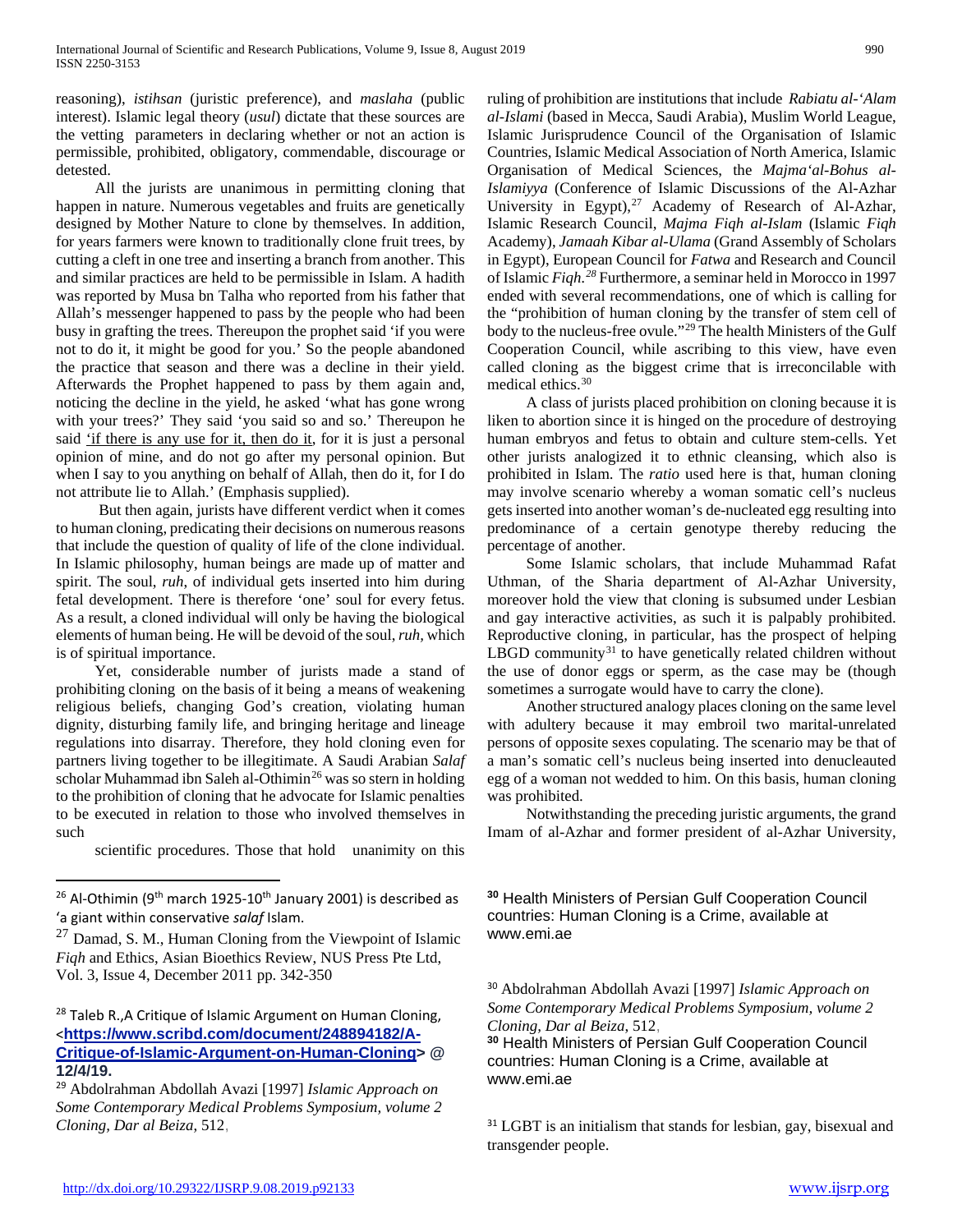Ahmad at-Tayyi $b^{32}$  $b^{32}$  $b^{32}$  hold the view that therapeutic cloning was condoned by the Sharia. As a matter of fact, other prominent scholars, such as Muhammad Sa'id al-Hakim,<sup>[33](#page-4-1)</sup> one of the four grand Ayatollahs of the Hawza of Najaf, are in support of this holding. However, famous Egyptian theologian Yusuf al-Qaradawi,<sup>[34](#page-4-2)</sup> took a more critical posture on therapeutic cloning, pleading for allowing only those forms of cloning by which organs can be cultivated "directly" in the guest organisms, without taking a "detour" by way of creating a human clone. Similar arguments are advanced by Shi'ite scholars like Hasan al- Jawahiri from Qom in Iran, who believes that only those forms of cloning should be permissible that do not entail embryo destruction, which, in view of the current state of research in this field, amounts to a complete ban on this technology.

 A pivotal point of argument among the jurists is whether cloning technology is posing challenge to the basic tenet in Islam that God is the sole creator of everything. An Egyptian professor of Islamic theology and philosophy, Hiasan al-Sha'fi'i detailed out the philological meaning of the word 'creation' (*khalq*) explaining its theological and linguistic connotations. He elucidated that linguistically speaking, *khalq* has two main denotations. First, it means measuring or determining the proportion of something and then acting accordingly. Second, it means giving a form or shape to a substance already created by God. Creation in either meaning, al-Sha'fi'i argued, can be attributed to God or to creatures. Thus, theologically speaking, creation means bringing something into existence from the state of nonexistence without any external help. The second theological meaning is breathing life and soul into creatures. In these two theological meanings, creation is exclusive to God.[35](#page-4-3) Sha'fi'i then conclude that the cloning of Dolly cannot be categorized under either of the two theological meanings of creation. This is because it is not the researchers that breathe life or soul into Dolly and its likes.

## VI. CLONING AS A CHANGE IN ALLAH'S CREATION

 There are numerous verses in the Holy Qur'an that reflect the facts about human creation by God. They include:

<span id="page-4-6"></span>content/uploads/Ghaly\_cloning\_Zygon.pdf@ 12/3/19.

 O Mankind! Reverence your Guardian-Lord, who created you from a single person, created, of like nature, his mates, and from them twain scattered (like seeds) countless men and women; reverence God, through Whom ye demand your mutual (rights), and (reverence) the wombs (that bore you): for God ever watches over you.[37](#page-4-5)

 The verses above imparts that Allah had ordain human being to live in harmony with nature, and as such, since human cloning is inconsistent with the pattern of creating things in pair as is mentioned in the Qur'an, then it stand as being prohibited. In fact, generally, cloning is seeing by considerable number of jurists as an affront to the Islamic belief that only Allah is the Creator of life and its various forms and that human beings cannot act as "God". The technology and the procedure involved has therefore attracted condemnation as the works of evil. The proponents of this position includes Syrian professor Wahba al-Zuhaili<sup>[38](#page-4-0)</sup> and Dr. Nasr Farid Wasil, the former Mufti of Egypt.<sup>[39](#page-4-6)</sup> This is on the basis of the following Qur'an verses where the devil vow to seduce people into changing Allah's creation:

God did curse him, but he said: 'I will take of Thy servants a portion marked off; I will mislead them, and I will Create in them false desires; I will Order them to slit the ears of cattle, And to deface the fair nature created By God. Whoever, forsaking God, takes Satan for a friend, hath of a surety suffered a loss that is manifest.<sup>[40](#page-4-7)</sup>

A Lebanese Shi'ite cleric, Hussein Fadlallah, <sup>[41](#page-4-8)</sup> however had argued that the above verse do not apply in cloning issue, since cloning does not constitute a change in creation, but rather the

<sup>38</sup> Al-Zuhaili (1932-2015) was a Syrian professor and Islamic scholar specializing in Islamic law and legal philosophy. He authored over one hundred and sixty books among which are *Athar al-Harb fi al-Fiqh al-islami: Dirasa Muqarin, Al-Fiqh alislami wa Adilataha, Usul al-Fiqh al-islami, Al-Fiqh al-Shafi'I al-Muyasir, Al-Fiqh al-islami ala Madhhaba al-Maliki, Al-Alaqat al-Dawali fi al-islam, Al-Huquq al-insan fi al-Fiqh al-islami bi alishtirak ma al-Akhireen, Al-islam Din Shura wa Dimuqratiyah* and *Haqq al-Huriyah fi al-Alam*.

<span id="page-4-0"></span> $32$  Al-Tayyib (born on  $6<sup>th</sup>$  January 1946) is a Grand Imam of al-Azhar and former president of al-Azhar University. He authored *Al-Janib al-naqdi fi falsafat Abi al-Barakat al-Baghdadi*. <sup>33</sup> Al-Hakim (born 1<sup>st</sup> February, 1934) is a senior Iraqi Twelver Shi'a *Marja*.

<span id="page-4-3"></span><span id="page-4-2"></span><span id="page-4-1"></span> $34$  Qaradawi (born 9<sup>th</sup> September 1926) is the chairman of the International Union of Muslim Scholars and is best known for his program *Al-Shari'a wa al-hayah* broadcast on Al Jazeera. He is also one of the founders of IslamOnline, website founded **<sup>35</sup>** Ghaly, M., Human Cloning through the Eyes of Muslim Scholars: The New Phenomenon of the Islamic International Religiosciencentific Institutions, ijtihadnet.com/wp-

<span id="page-4-8"></span><span id="page-4-7"></span><span id="page-4-4"></span><sup>36</sup> *Surat Rum*, Chapter 30:27

<span id="page-4-5"></span><sup>37</sup> *Surat Nisaa*, Chapter 4:1

<sup>39</sup> He authored *Nazariyat al-da wa wa-al-itbath fi al-fiqh alislami* and *Al-Wilayat al-Khassah: Al-wilayah ala al-nafs wa-almal fi al-shariah al-islami yah*

<sup>40</sup> *Surat Nisaa*, Chapter4:118-119

<sup>&</sup>lt;sup>41</sup> Grand Ayatollah Hussein Fadlallah (16<sup>th</sup> November 1935-  $4<sup>th</sup>$ July 2010) was a prominent but controversial Lebanese Shi'ite cleric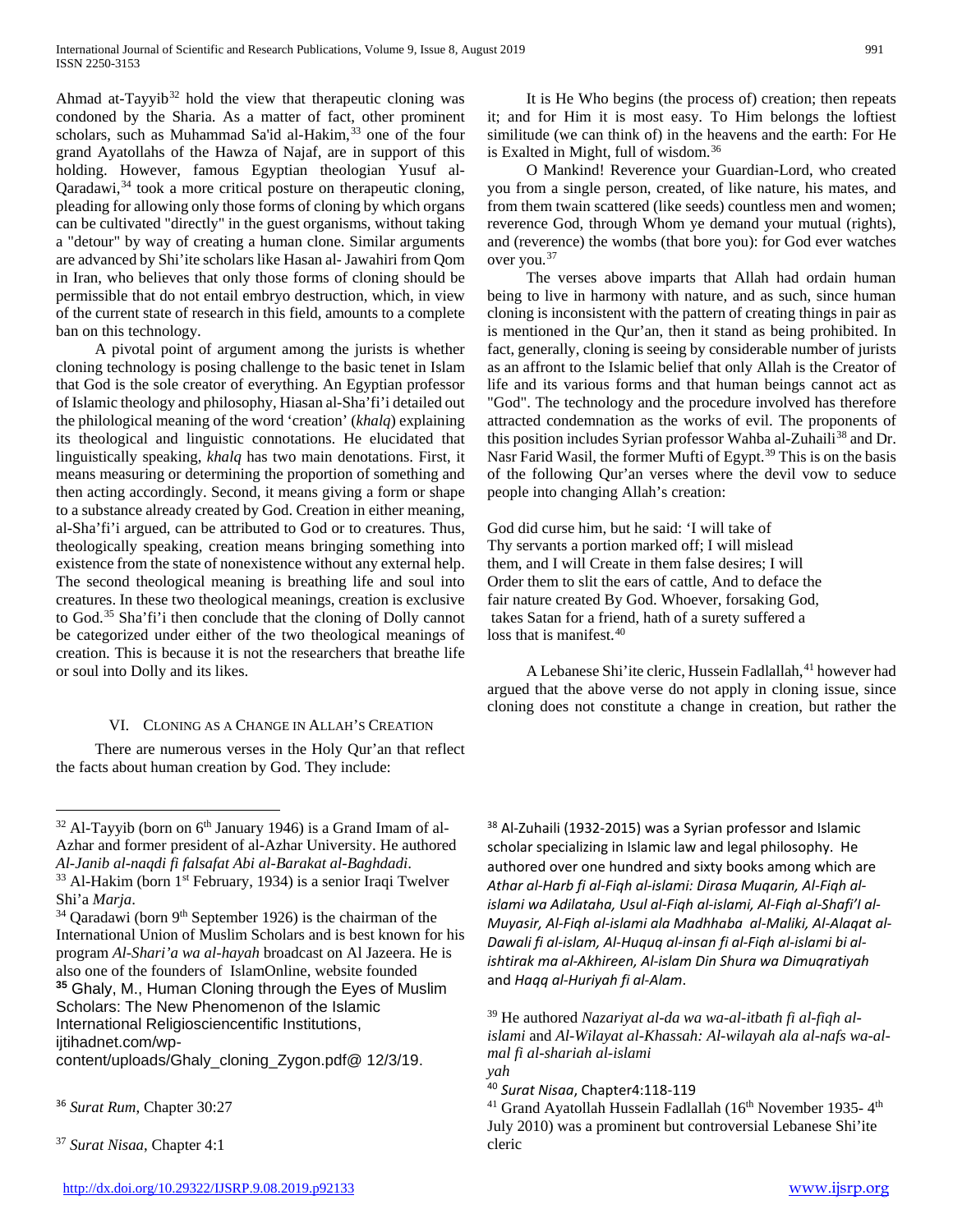discovery of new forms of reproduction within creation.<sup>[42](#page-5-0)</sup> He then maintain an argument that cloning is not '*creation*' but '*manipulation*' and that there is distinction between the two doings. He further explain that contrary to the thinking of people that scientists and technologists create or invent things, they only or merely discover or develop things from the elements or compounds that are already created by Almighty Allah. Allah originates creation, while scientists discover or explore His creation. Whatever human invents, develops, discovers or creates are already in the knowledge of Almighty Allah. In fact, human gets the knowledge of all things from Allah. He then makes reference to the verses of the Qur'an that says See thy not how God originates creation, then Repeats it: Truly that is easy for God. Say: 'Travel through the earth and see how God did originate creation; so will God produce a later creation: for God has

power over all things.[43](#page-5-1)

For the jurists that consider cloning as an act of interference in Allah's will, it is a forbidden act that warrants punishment if done. Others however, consider it only as detestable for being a form of corruption on earth and an evil act.

## VII. CLONING WITHIN THE MARRIAGE INSTITUTION

 Human cloning may be done within the wedlock particularly where the couple wants to avoids the risk of having children with a genetic diseases such as *Tay-Sachs* disease,<sup>[44](#page-5-2)</sup> Spina bifida<sup>[45](#page-5-3)</sup> and Down's syndrome.<sup>[46](#page-5-4)</sup> Cloning technology may also be resorted to where a wife has fertility problem such as where she is unable to produce effective ovum, or she has no uterus (or the uterus is affected with cancer or any other disease), or she is unwilling to use the uterus for whatever reason. In case of the absence of ovum, she can use the ovum of another woman to fuse it with the DNA of her husband and the resulting embryo can be gestated by the wife. Similarly, the wife can donate only egg which is then enucleated with the DNA of her husband. Then the fertilized egg may be implanted into a surrogate mother who may carry it up to delivery.

 Under Islamic law, procreation takes place within the legitimate framework of marriage. In this regards, some jurists that include professor Wahba az-Zuhaili consider cloning as a negation of the context of marriage. In support of this, Sheikh al-Azhar Muhammad Sayyid at-Tantawi $47$  condemned it as being a tool that seeks to disrupt the institution of marriage and the family unit. He clarified that "All forms by which a human is created from nothing and outside of the context of marriage are forbidden in the Sharia."

 Concerning what the religious scholars called traditional (reproductive) cloning, the overwhelming majority agreed that it is forbidden in Islam. The different stages of a baby born to married couples are detailed in the Qur'an. A Moroccan Islamic scholar, Abu Hassan Ash-Sha'dhili<sup>[48](#page-5-5)</sup> quoted these verses: "So let man see from what he is created! He is created from a water gushing forth. Proceeding from between the back-bone and the ribs" (86:5–7). He considered this passage to be a clear statement that the human being is composed of both the man's sperm (backbone) and the woman's egg (ribs). Therefore any procedure that may not involve male sperm is forbidden in Islam.

In line with this, the jurists further maintained the prohibition of cloning upon the reason that it obscure the *nasab* (paternal lineage) of the cloned person. More often than not, the mixture of the DNA of the donors is shrouded with uncertainty and lack of clarity.

# VIII. ESTABLISHMENT OF PATERNITY, MATERNITY AND SIBLING RELATIONSHIP

 Cloning is bound to complicate family relationship because it raises questions about paternity, lineage, inheritance, guardianship, fosterage and marriage prohibition. Family Law and Law of Succession are fundamental subjects in Islamic jurisprudence. Also it is on records that the classical jurists had taken family issues seriously to the extent that they hold that anything that causes upheavals to the very formation of family relationship stand as being prohibited.

 There is bound to be a dilemma in determining the relationship of a husband that donates his DNA in cloning a child and the cloned child. Is the relationship parental or that of sibling (more of biological twin)?[49](#page-5-6) And if the individual is cloned from his grandparents and not his parents, is the relationship parental or that of sibling? It needs to be understood that in reality a cloned person does not have a father (because it is not from the male sperm) and a mother (because it is not by composition of gamete and it is possibly grown in the uterus which is not of his mother but the surrogate mother) and a sister and a brother and a relative. The novelty of cloning is that it does not need male sperm, it just require cells. So it is possible to find a situation where the donor of the womb, the egg and the DNA is a woman. The clone person in such case may be an absurd personality with no relativity. In such situation, to get a legal aspect into the matter, some jurists

<span id="page-5-0"></span> <sup>42</sup> (Muslim Religious Scholars on Cloning Useful Technology or the Work of the Devil? https://en.qantara.de/content/muslim-

religious-scholars-on-cloning-useful-technology-or-the-work-ofthe-devil)

<span id="page-5-5"></span><span id="page-5-1"></span><sup>43</sup> *Surat Ankabut* Chapter 29:19-20.

<span id="page-5-6"></span><span id="page-5-2"></span><sup>&</sup>lt;sup>44</sup> Tay-Sachs disease is a rare hereditary disorder that destroys nerve cells in the brain and spinal cord.

<span id="page-5-3"></span><sup>&</sup>lt;sup>45</sup> This is a birth defect in which a developing baby's spinal cord fails to develop properly.

<span id="page-5-4"></span><sup>46</sup> Down syndrome is genetic chromosome 21 disorder causing developmental and intellectual delays.

 $47$  Tantawi (28<sup>th</sup> October 1928-10<sup>th</sup> march 2010) was an influential Islamic scholar in Egypt and had served as the Grand Mufti in 1996.

<sup>48</sup> He is of Maliki School of jurisprudence.

 $49$  Moeinifar M. and Ardebeli F. A., Lineage and the Rights of Cloned Child in the Islamic Jurisprudence, journal of Reproduction and Fertility, Vol. 13 (4) Oct-Dec. 2012, https://www.ncbi.nlm.nih.gov/pmc/articles/PMC3719344/,